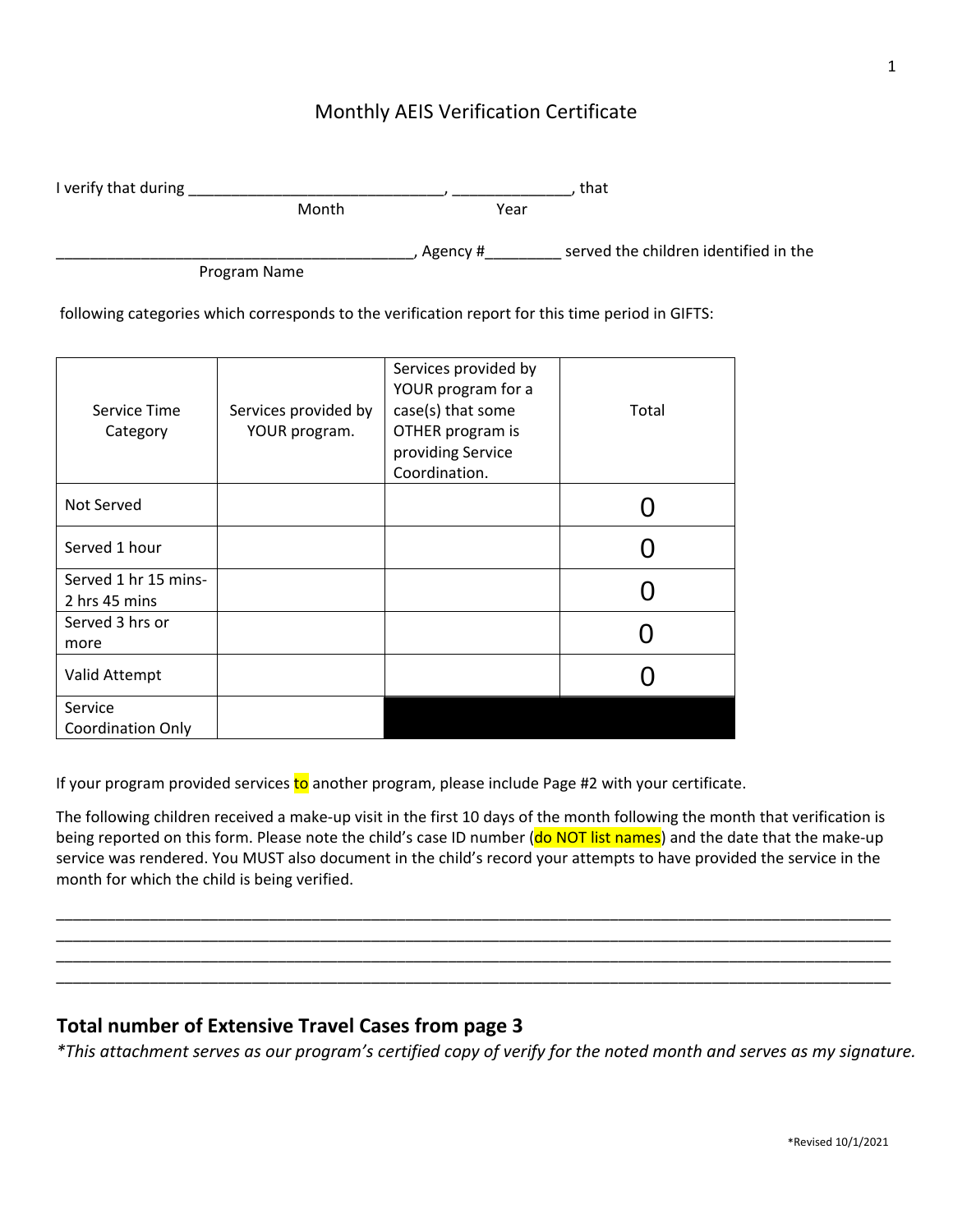Services Provided to Other El Program: 0

| For each of the cases in the Service Provided to Other EI Program category, indicate how many for each time interval |
|----------------------------------------------------------------------------------------------------------------------|
| below and list the case ID # in the appropriate section.                                                             |
| Not Served $0$ :                                                                                                     |
|                                                                                                                      |
|                                                                                                                      |
|                                                                                                                      |
|                                                                                                                      |
|                                                                                                                      |
| Served $1 \text{ hr}$ $0$ :                                                                                          |
|                                                                                                                      |
|                                                                                                                      |
|                                                                                                                      |
|                                                                                                                      |
| Served 1 hr 15-2 hrs $45_{\_}0$ :                                                                                    |
|                                                                                                                      |
|                                                                                                                      |
| Served 3 hrs or more $\underline{\hspace{1cm}} 0$ :                                                                  |
|                                                                                                                      |
|                                                                                                                      |
| Valid Attempt_0___:                                                                                                  |
|                                                                                                                      |
|                                                                                                                      |
|                                                                                                                      |
|                                                                                                                      |

\*This attachment serves as our program's certified copy of verify for the noted month and serves as my signature.